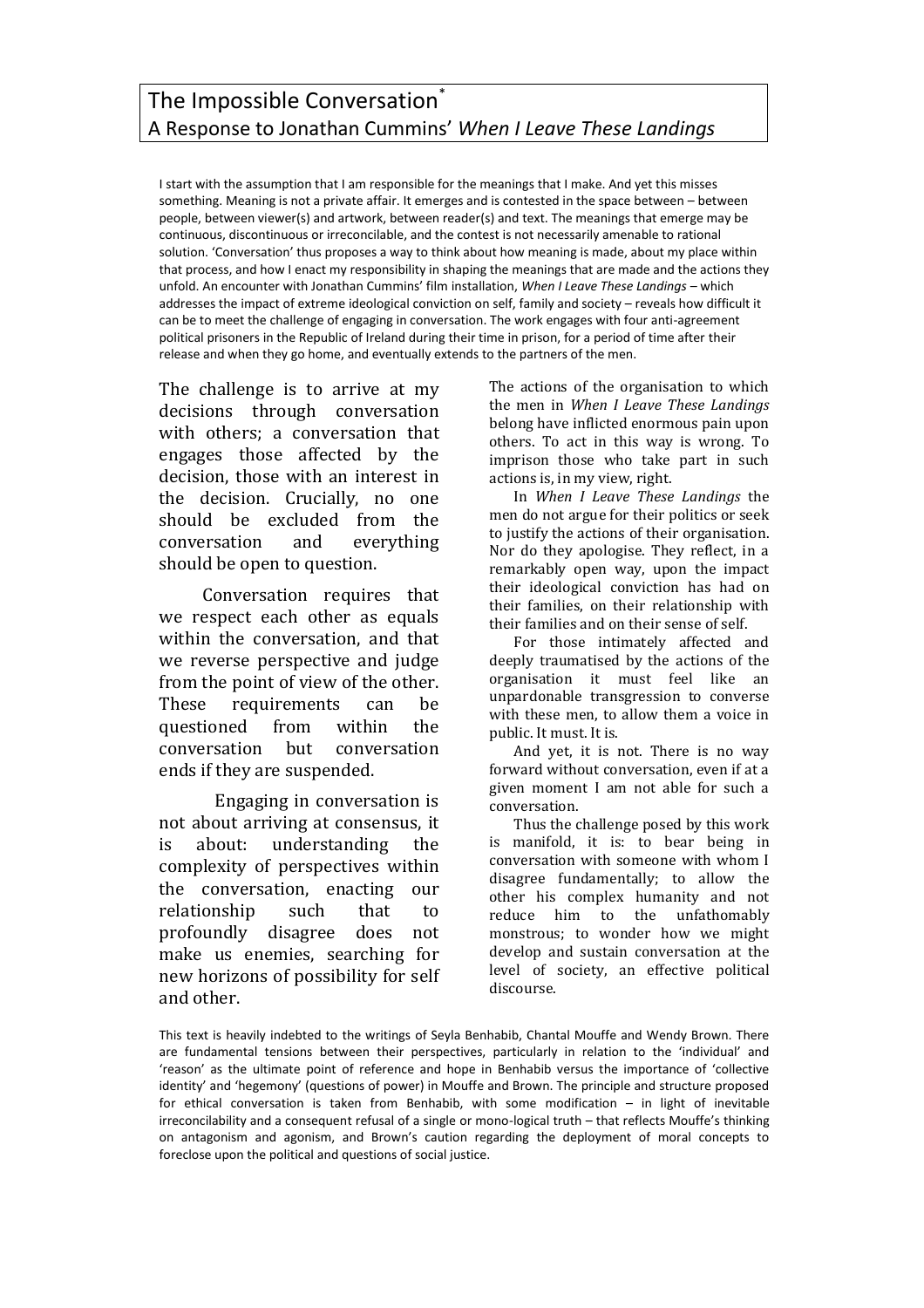## The Proposal Elaborated

How shall I act in the world? How can I enact an ethical relationship to others? I propose that the basic answer is: through conversation. The challenge is to arrive at my decisions through conversation with others. Good judgement requires engaging with those who will be affected by the decision, particularly with those whose interest in the decision does not coincide with mine. I do not find this an easy thing to do in relation to minor things, let alone in relation to things that really matter to me, to you, to her, to him, to us, to them.

How ought this conversation be conducted? Along lines suggested by Seyla Benhabib and others… Crucially, no one should be excluded from the conversation – no matter how radical the disagreement, how utterly different the perspectives brought. And nothing should be 'out of the question'; even the pre-suppositions of the conversation (that there should be a conversation from which no one may be excluded and in which nothing is 'out of the question') can be questioned from *within* the conversation. The requirements of effective conversation are: respect each other as equals within the conversation; reverse perspective and judge from the point of view of the other. Even the very nature of these requirements, their meaning and validity, can be questioned from within the conversation, but they cannot be suspended. At a purely practical level, if they are suspended conversation ends. Yet, only a conversation that enacts these principles can create circumstances capable of confronting radically divergent points of view. At a substantial level, submitting these fundamental principles to debate acknowledges that their meaning and validity *is* open to contest while refusing to suspend them presses a claim for the value of a particular way of seeing the world, for a particular kind of civil society.

Good judgement, therefore, rests on a potential agreement with others, and seeks to arrive at a configuration that can win the agreement of others, even as I/we realise that some questions, many questions, will involve decisions that require us to make a choice between conflicting alternatives. My interests simply may not coincide with your interests. Certainly, there is no configuration possible in which all interests can be reconciled and reason cannot overcome this. Engaging interested others in conversation means attending to the specificity of their experience and insights so as to be able to adopt and judge from within their perspective(s). The role of reason and argumentation within the conversation is to maximize our capacity to achieve understanding and a just decision. I endeavour to arrive at a way of describing the question and its context, framing possible responses, and reasoning in favour of a particular response that does justice to the complexity of interests at stake so as to persuade those most affected by this response that it is good enough. But many questions are 'undecidable' – there is no rational solution to the conflicting interests participating in the conversation and at stake in the decision. And yet we must decide, we must choose.

And we do. Conversation is not about an endless deferral of decision. The challenge of conversation is to arrive at a decision and enact that decision while remembering the fundamental contingency and undecidability of the question. Through conversation I endeavour to arrive at my decision with *care*, to enact my decision in light of the point of view of the other, and to treat the moment of decision as provisional – potentially subject to revision at some future moment as I return to the conversation to acquire and develop new understanding.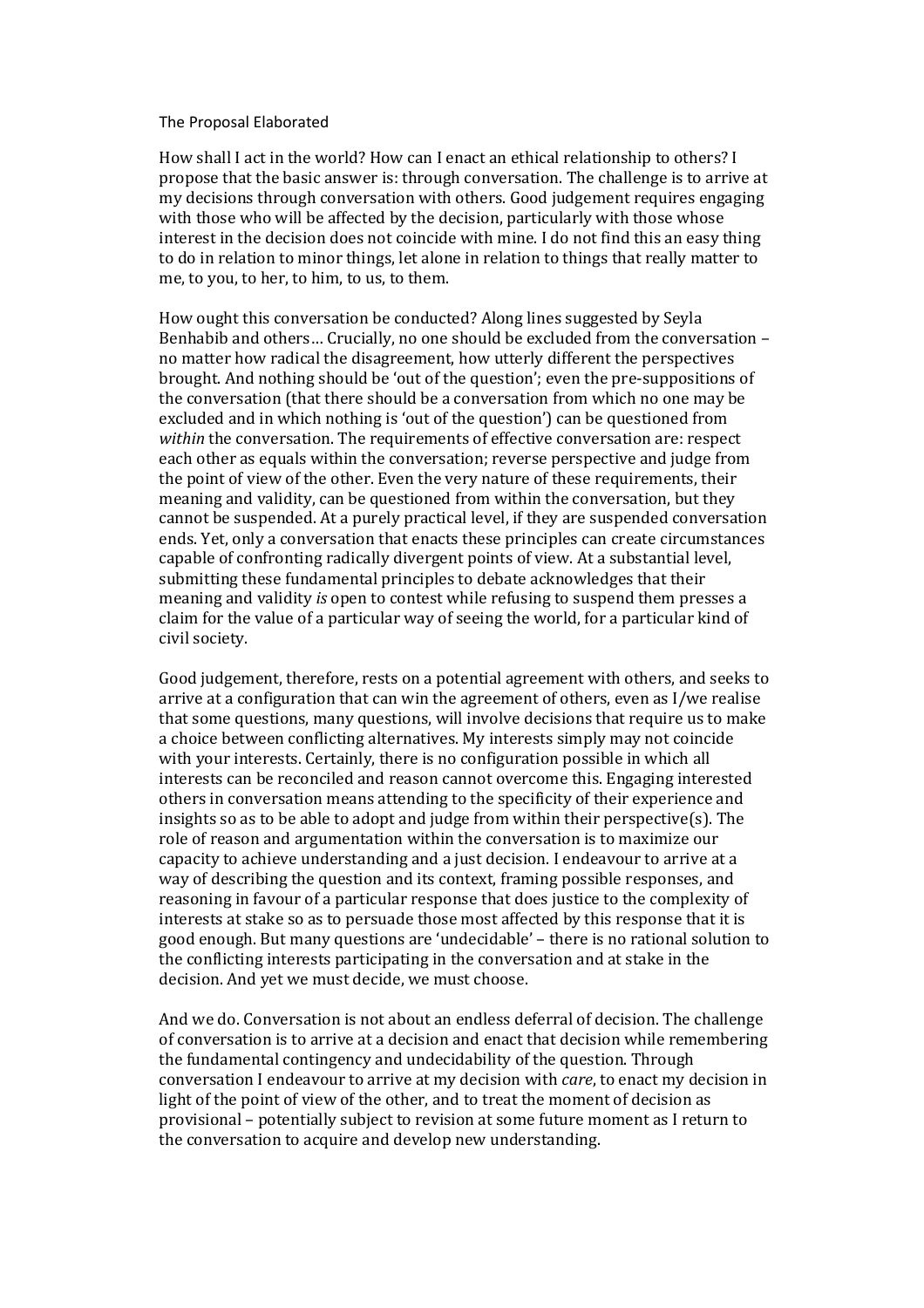What is the point of 'conversation'? What is to be achieved? Engaging in conversation is not about arriving at a consensus; it does not assume that consensus is always possible, nor even that it is entirely desirable. It is about understanding and acting in the light of the complexity of perspectives within the conversation.

Conversation is about enacting our relationship such that to profoundly disagree does not make us enemies. If we start with the assumption of conflict, of perspectives, practices and interests that are irreconcilable, that distributions of power are at stake in any social arrangement, then we presume that sooner or later I will be pitted against you, 'we' will be pitted against 'them'. Conversation creates a structure whereby those most affected by the decision taken on the basis of the conversation may be persuaded that this is good enough *for now*, if only because we will return to the conversation where the question of the rightness of the judgement and decision remains open.

The articulation of profound disagreement without enmity is a challenge for me in how I engage with others, within and outside of 'my' community. And it is a challenge for us, as a community, in terms of forming practices and sustaining civic values that create and support the possibility of conversation; so that those with whom we disagree profoundly continue to be our partner(s) in conversation.

Moving from the enactment of conversation at the level of the individual, to its enactment at the level of social practice suggests and requires shaping our institutions such that they support and enshrine such practices. Again, within and beyond our institutions, engaging in conversation is not about arriving at a consensus, it is about creating the possibility of politics - transforming relations of power, and recognising and addressing questions of justice. Conversation opens unto the possibility of inventing new ways of being, seeing and saying; new horizons of possibility for self and other.

## The Challenge Posed by *When I Leave These Landings*

The first challenge posed by *When I Leave These Landings* – to bear being in conversation with someone with whom I disagree fundamentally – is one that is signalled and invited rather than directly encountered. The five-film installation creates an environment in which we are invited to listen rather than to converse, and the films are not 'about' the ideological perspective served by the organisation to which the men belong. Nonetheless, the prospect of conversation with these men is raised, and their demeanour, thoughtful and emotionally honest, suggests that a real conversation might be possible. But such an encounter would not be without risk; is it possible to understand the perspective of another *and* still disagree fundamentally?

The obligation that conversation places upon me is that I respect my interlocutor as an equal and attend to the specific experience and point of view s/he brings so that I can understand and see from within that perspective. The difficulty I have in listening to those with whom I do not agree has much to do with a fear that I will lose myself if I allow their perspective, if I submit to their point of view. This is a legitimate anxiety. But, ultimately and crucially, conversation is not about empathy; what is required of us within conversation goes beyond empathy. Yes, empathy is required in order to risk moving beyond my own perspective and to be capable of